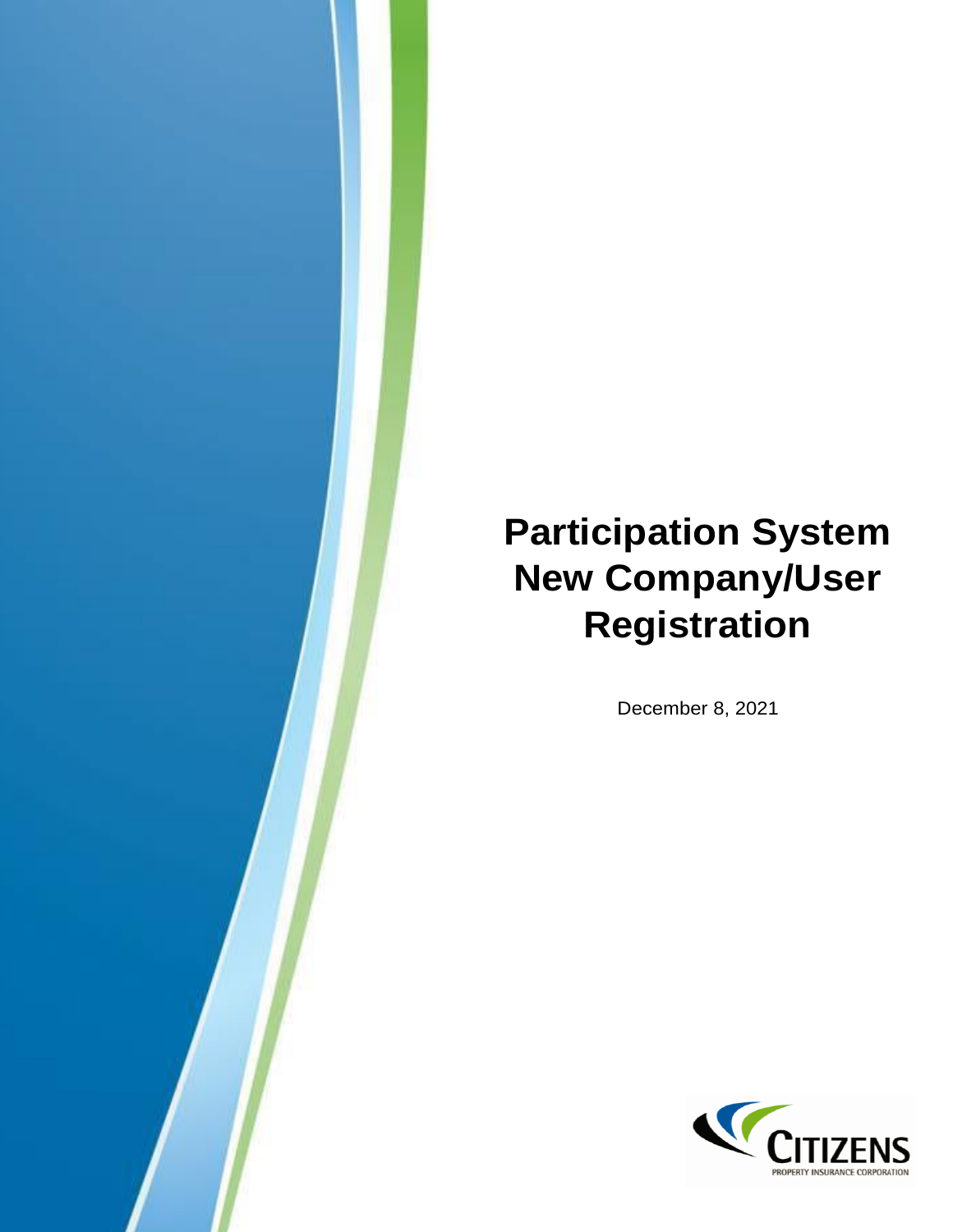## **Table of Contents**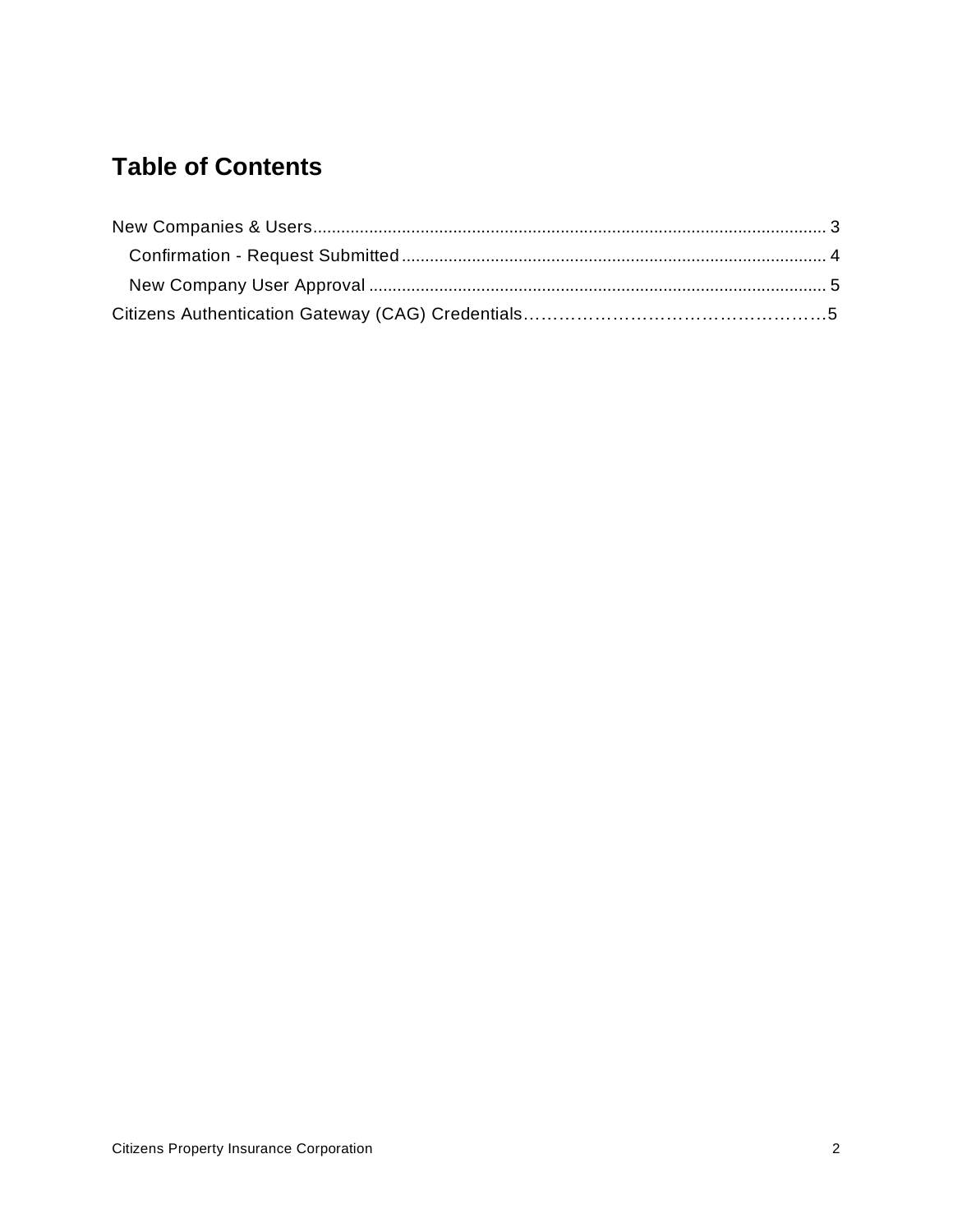#### <span id="page-2-1"></span><span id="page-2-0"></span>**[New Companies](#page-4-3) [& Users](#page-4-3)**

[Companies new to the Participation pre](#page-4-3)mium reporting process can submit their new company and user access information to Citizens for review and approval. Once the request is approved, the user will receive an email with approval and another email to set up user credentials.

- 1. The New Company/User Registration is accessed from the Citizens website [www.citizensfla.com](http://www.citizensfla.com/) on the *[Voluntary & Participation](https://www.citizensfla.com/participation-information)* page.
- 2. Select the link **New Company to Participation?.**
- 3. Enter the Company and User Information. *Note:* Leave field blank if no company group.

| Participation - New Company/User Registration        |                              |                                 |              |  |  |  |
|------------------------------------------------------|------------------------------|---------------------------------|--------------|--|--|--|
| <b>Company Information</b>                           |                              |                                 |              |  |  |  |
| <b>Company NAIC:</b>                                 | 21212                        | Company name:                   | New Company1 |  |  |  |
| Company group:                                       |                              |                                 |              |  |  |  |
| <b>User Information</b>                              |                              |                                 |              |  |  |  |
| First name:                                          | <b>Jim</b>                   | Last name:                      | User         |  |  |  |
| Email address:                                       | jim@user.com                 | <b>Verify Email</b><br>address: | jim@user.com |  |  |  |
| Phone number:                                        | (555) 222-2222               |                                 |              |  |  |  |
| $\Box$ I agree to the Citizens Terms and Conditions. |                              |                                 |              |  |  |  |
| I'm not a robot                                      | reCAPTCHA<br>Privacy - Terms |                                 |              |  |  |  |
| Submit                                               |                              |                                 |              |  |  |  |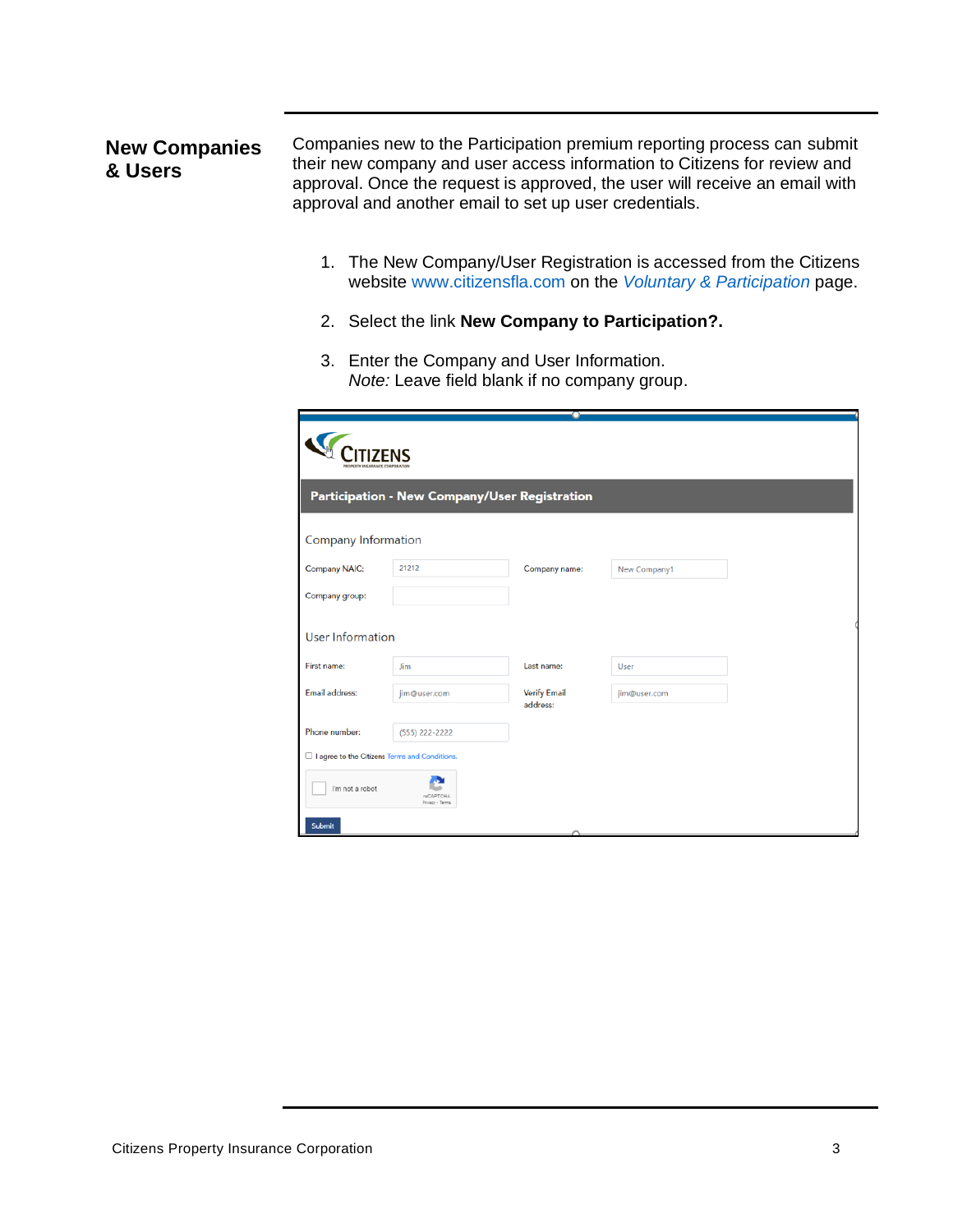- 4. Select the **Citizens Terms and Conditions** to review.
- 5. Once reviewed, select the check box, **I agree to the Citizens Terms and Conditions**.
- 6. Select **I'm not a robot** and follow directions on screen.



7. Select **Submit**.

<span id="page-3-0"></span>**Confirmation - Request Submitted**

8. Confirmation screen appears.

<span id="page-3-1"></span>

|                           |                                                                                          |                                 |              | Welcome |  |
|---------------------------|------------------------------------------------------------------------------------------|---------------------------------|--------------|---------|--|
| ROPERTY INSURANCE CORPORA |                                                                                          |                                 |              |         |  |
|                           | Participation - New Company/User Registration                                            |                                 |              |         |  |
|                           | Your request has been submitted. You will receive an email once the request is approved. |                                 |              |         |  |
| Company Information       |                                                                                          |                                 |              |         |  |
| Company NAIC:             | 21212                                                                                    | Company name:                   | New Company1 |         |  |
| Company group:            |                                                                                          |                                 |              |         |  |
| User Information          |                                                                                          |                                 |              |         |  |
| First name:               | <b>Jim</b>                                                                               | Last name:                      | User         |         |  |
| Email address:            | jim@user.com                                                                             | <b>Verify Email</b><br>address: | jim@user.com |         |  |
| Phone number:             | (555) 222-2222                                                                           |                                 |              |         |  |
|                           | I agree to the Citizens Terms and Conditions.                                            |                                 |              |         |  |
|                           |                                                                                          |                                 |              |         |  |
| Submit                    |                                                                                          |                                 |              |         |  |

- 9. Select **I agree to the Citizens Terms and Conditions**.
- 10. Select **Submit**.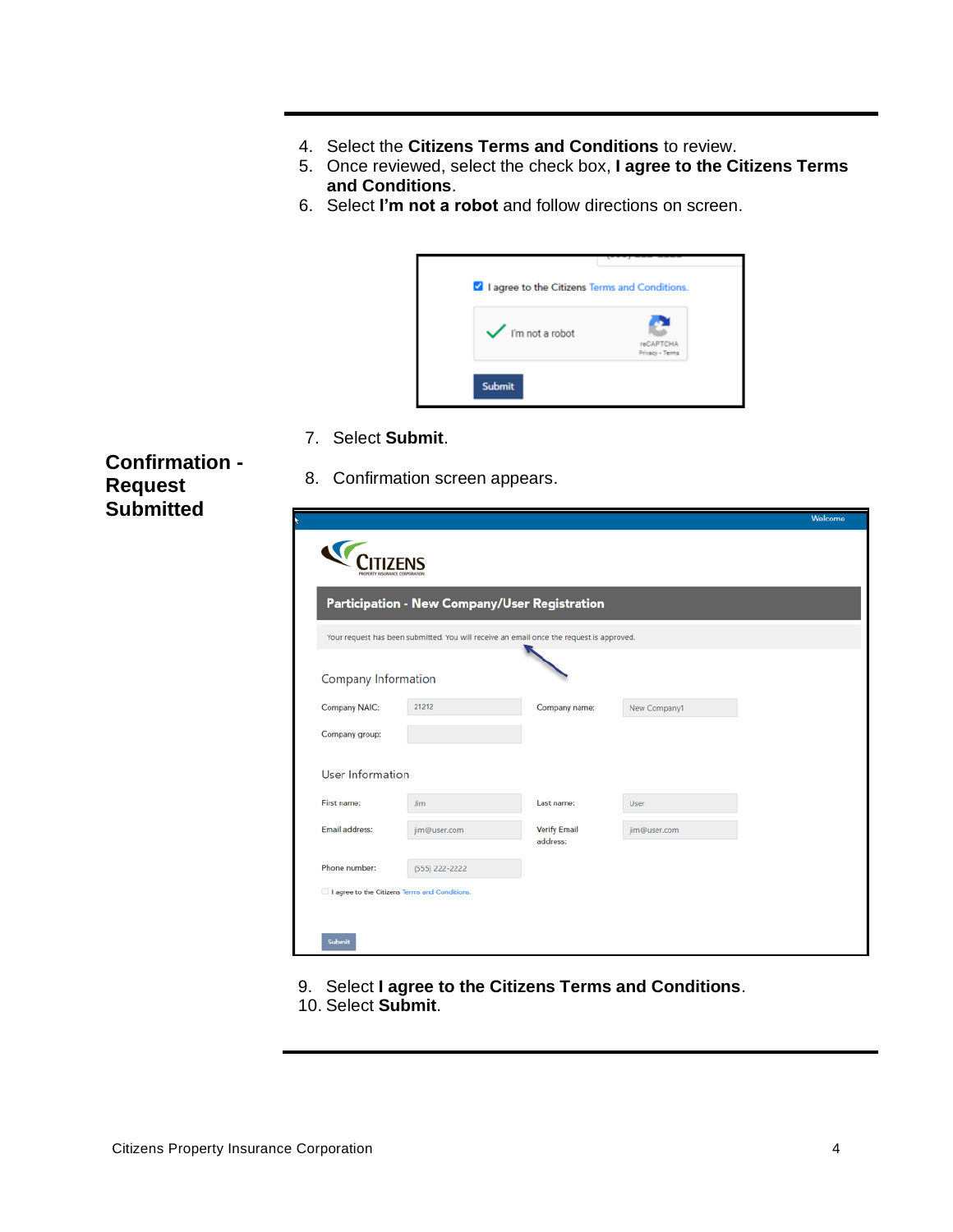### <span id="page-4-0"></span>**New Company User - Approval**

11. The User receives an email confirming approval of New Company.

<span id="page-4-2"></span>

12. The User receives the Citizens Authentication Gateway Account Registration email that provides the Username and Log In instructions.

<span id="page-4-1"></span>**Citizens Authentication Gateway (CAG) Credentials**

#### **Account Registration Confirmation**

<span id="page-4-3"></span>A new account has been created for you with Citizens Property Insurance Corporation for the following systems:

· Participation

You have been assigned the following username. Please retain this information for your records.

Username: juser

Click the following link to log in, then follow the instructions to complete your registration. If the link does not automatically redirect you, copy and paste the entire link into your browser window.



link:

<Link Provided in Email>